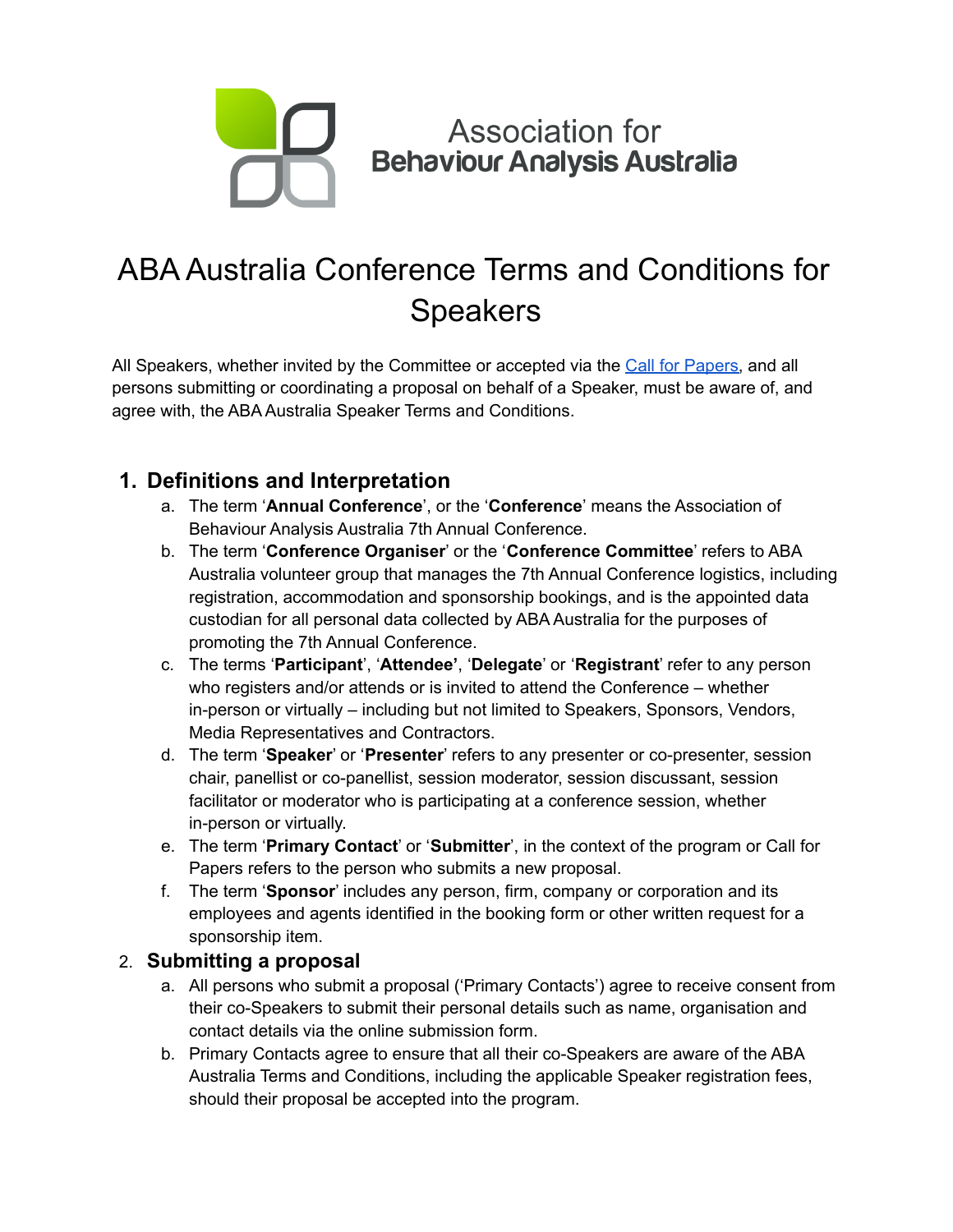

- c. Primary Contacts agree to be the main point of contact in the pre-planning of the Conference program if their proposal is accepted and inform all Speakers of any communications and information regarding the conference.
- d. Primary Contacts agree to advise the conference committee in writing at events@auaba.com.au of any changes as soon as they are known.

## 3. **Withdrawing a proposal or a session**

- a. Withdrawals need to be communicated in writing to the conference committee at events@auaba.com.au by the person who originally submitted the proposal ('Primary Contact'). In doing so, ABA Australia assumes that all other co-Speakers have been informed of the withdrawal.
- b. Once a proposal is withdrawn, it will not be reinstated.

## 4. **Speaker registration**

- a. The acceptance of a speaking proposal does not include registration or any costs associated with attendance at the Conference (such as travel and accommodation), or any other costs associated with the preparation or delivery of the presentation.
- b. All Speakers agree to pay the conference registration fee at 'flash sale' rate.
- c. All Speakers agree to register for the Conference by 15 June 2022 and are subject to the Registration Terms and Conditions listed above.
- d. All Speakers agree to attend the Conference in-person, unless they are unable to attend physically due to travel restrictions, border closures, or other reasons beyond their control, or unless approved by the Conference Committee.
- e. Speakers may be asked to pre-record their presentation in case they are unable to attend physically due to travel restrictions, border closures, or other reasons beyond their control.
- f. All Speakers agree to be available to present on any of the main two days of the Conference.
- g. If none of the Speakers of an accepted proposal have registered by 15 June 2022, the session may be completely withdrawn from the program at the discretion of the Committee.

## 5. **Non-commercial policy**

a. All persons who make a submission ('Primary Contacts') and all Speakers understand and agree that the 7th Annual Conference is a forum for learning and networking and as such is non-commercial. Under no circumstances should a programmed session be used for direct promotion of a presenter's product, service or other self-interest.

## 6. **Conference proceedings**

- a. PowerPoint presentations and videos will be collected for the purposes of running an on demand session, if required.
- b. Presentations (Powerpoint), handouts or any other media files related to the Speakers' presentation will not be made publicly available on the website after the Conference. Speakers should encourage delegates to contact them personally to share presentation information.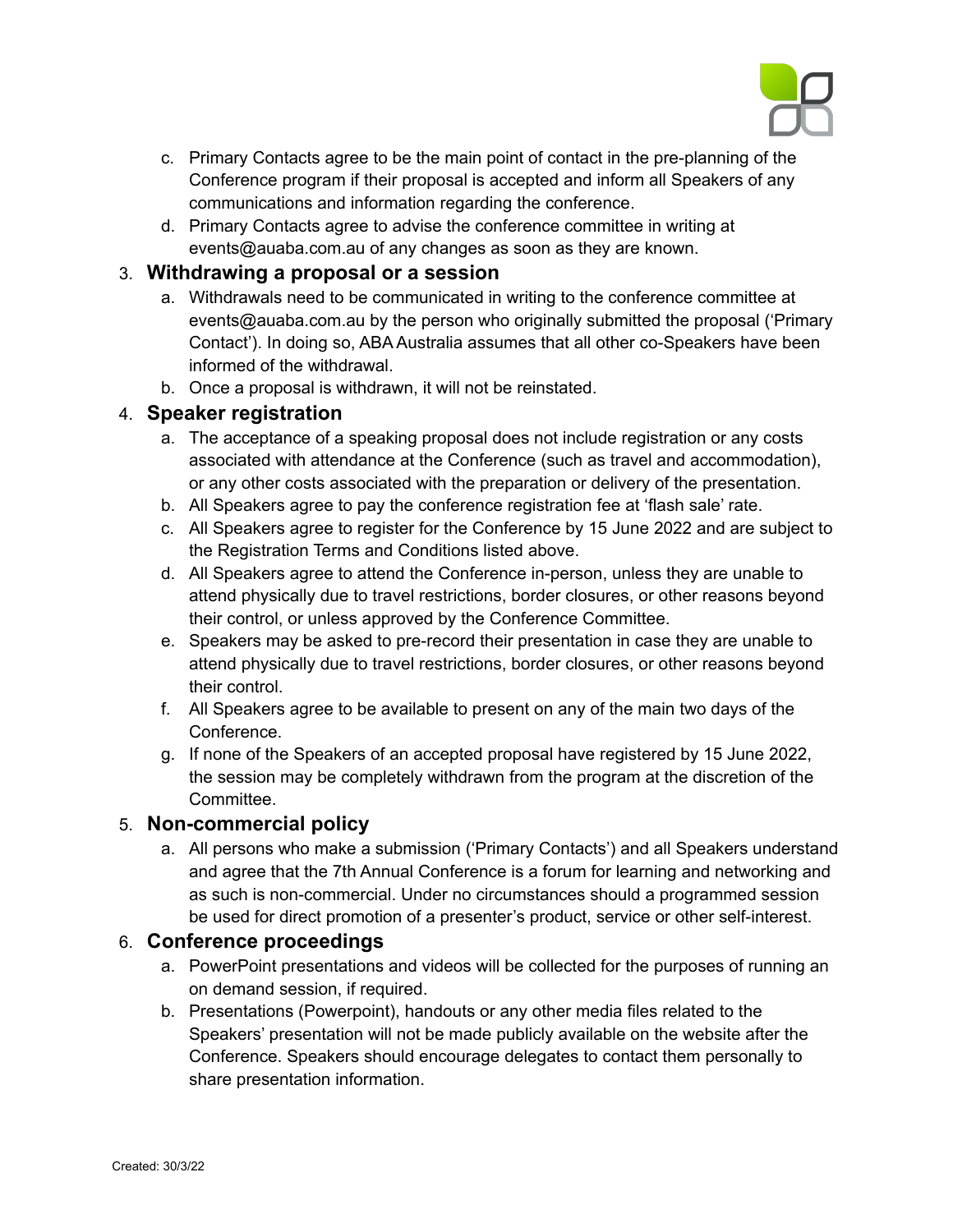

## 7. **Intellectual property use**

- a. **Intellectual Property Rights:** ABA Australia agrees that the Intellectual Property Rights in the material presented by the Speaker at the 7th annual conference in conjunction with the Conference presentation (including slides, handouts and other such aids) are owned by the Speaker, and nothing in this agreement transfers or confers any Intellectual Property Rights in the material to ABA Australia.
- b. **Warranties:** The Speaker warrants to ABA Australia that all material provided by the Speaker for the Conference is (i) wholly original to the Speaker, (ii) not subject to any actual or threatened litigation or claims, and (iii) not in violation of the Intellectual Property Rights, privacy rights, common law rights, statutory rights or other rights of any other person(s).
- c. **Recording of the presentation:** The Speaker authorises ABA Australia to record, duplicate and distribute photographic and/or audiovisual files of the presentation to Conference Delegates and any other persons in the course of the 7th Annual Conference business.
- d. **Video and photography during the Conference:** Sessions will be photographed, filmed and/or webcasted (on-demand) at the Conference for publication on the Conference website, social media channels and/or other online or to use to promote future conferences.

## 8. **Cancellation or postponement or other change of Conference by ABA Australia**

- a. In the event of cancellation or postponement of the Conference, or a change in the manner in which the Conference is held or attended by the Speaker (e.g. in-person to virtual), due to circumstances beyond the reasonable control including but not limited to, acts of terrorism, war, acts of God, natural disaster or global health crises (including government restrictions on travel or gatherings), ABA Australia cannot be held responsible for any cost, damage or expense which may be incurred by Speakers as a consequence of such cancellation, postponement or change.
- b. In the event of cancellation or postponement of the Conference, or a change in the manner in which the Conference is held or attended by the Speaker (e.g. in-person to virtual), by ABA Australia, the maximum liability of ABA Australia is limited to a refund of the Speaker registration fee with no additional liability for travel costs, hotel costs, or any other costs or expenses whatsoever.

## 9. **Insurance**

a. Speaker registration fees do not include insurance of any kind. It is strongly recommended that Speakers take out insurance at the time of booking to include any eventuality including but not limited to loss of fees through cancellation of the organisation's participation in the Conference or through cancellation of the Conference, loss of airfares through cancellation for any reason including airline or